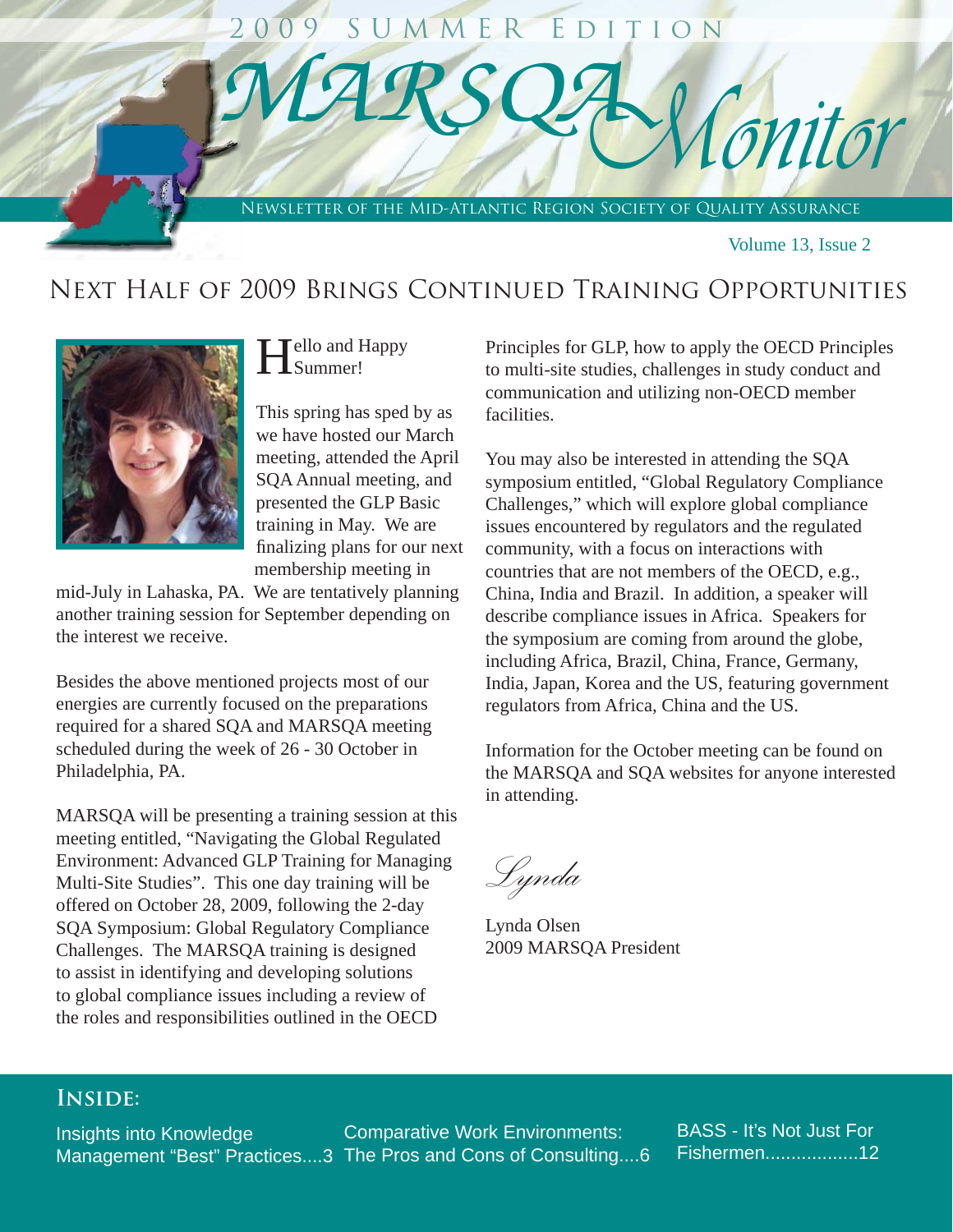### MARSQA Mission Statement

- Continually strive to advance the research quality assurance professions by providing the resources, programs and training necessary for the professional development and recognition of its membership.
- Serve as a forum for the open discussion of the theoretical, practical and ethical applications of the quality assurance profession.
- Foster a partnership between the quality assurance profession and the regulatory agencies that results in the attainment of mutually beneficial compliance
- Support and advance the goals and mission of the Society of Quality Assurance.

## **2009 MARSQA OFFICERS**

### **President**

Lynda Olsen lynda.olsen@spcorp.com

### **Vice President**

Anthony Borisow aborisow@prdus.jnj.com

### **Past President**

Janet Emeigh, MS jemeigh@medarex.com

### **Treasurer**

Michael Franks michael.franks@qaresources.net

### **Secretary**

Nancy Beck, RQAP-GLP nancybeck@bms.com

### **Directors**

Raymond Borysewicz rborysew@prdus.jnj.com

Alyssa Colon, RQAP-GLP alyssa.colon@roche.com

Melissa Elliott, RQAP-GLP elliottm@princeton.huntingdon.com

> Ranee Henry csv@marsqa.org



### **HERE'S A CHANCE TO GET YOUR MESSAGE ACROSS**

MARSQA's Program Committee organizes three excellent and well attended membership meetings per year.

Would you like to be part of this effort? Are you interested in giving a presentation? Do you have an idea that would provide a theme or topic for an entire meeting? Would you like to volunteer to help organize and manage a meeting?

If the answer to any of these questions is yes, just e-mail Jane Pasquito, Program Committee Chair at jane.pasquito@sp.intervet.com.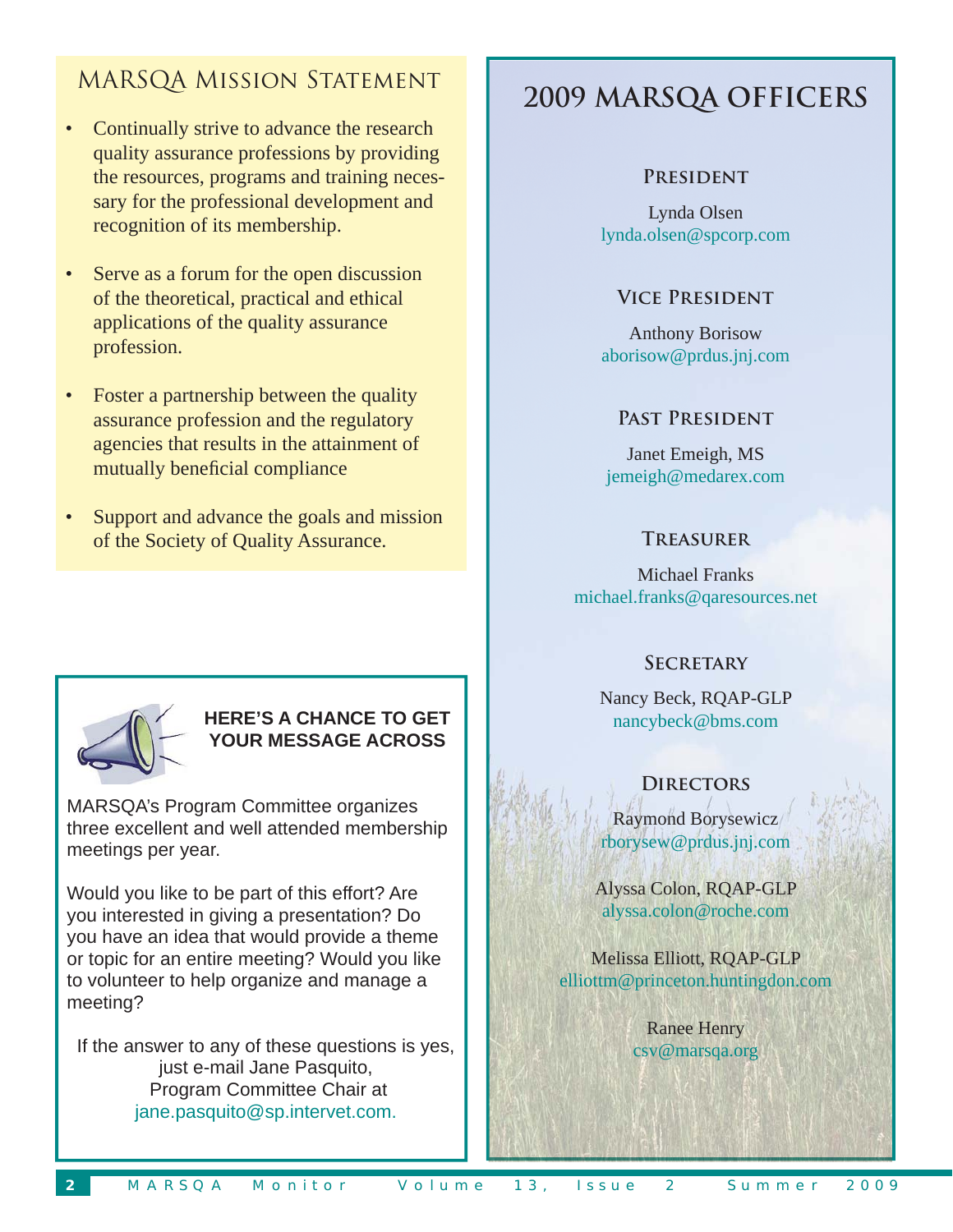### **Ana Maria Rodriguez-Rojas**

*MARSQA Member*

 $M$ hen knowledge workers think about contacting someone for help on a distinct issue, do they email, walk down the hallway, twitter or phone? Do they post their question on the community website, text message, search on a wiki page or check their FAQs and training documents?

Most of these workers have access to top-notch company repositories of best practices, methodologies and tools, case study examples, expertise databases, discussion forums and reusable work products. Regardless of such a wealth of tools, instead they choose to take the issue to a colleague because it is one of the best ways to stimulate new thinking and ideas.

Knowledge workers choose to communicate (by whichever preferred method) because they have discovered that conversations really matter. It matters especially when this conversation naturally produces a valid exchange of knowledge. And change is the end product of deep and insightful conversations. Peter Block, a consultant on empowerment, stewardship and accountability, has written books on ways to create workplaces and communities that work for all. In his 2008 book "Community: The Structure of Belonging" Mr. Block says: "To change the organization, change the conversation"1 . His work recommends bringing change into the world through consent and connectedness rather than through mandate and force. Thus, the role of conversation is crucial in knowledge management practices within an organization when dialogue is used to connect working networks in an effective manner. These quality conversations adapt and diversify our thinking about how we relate to each other, how we understand the notion of belonging and how we encourage the bringing of our collective gifts into our working communities.

Generally, knowledge management is a social phenomenon operating within an expertise management environment. It enables people in organizations to find each other and efficiently work together on the basis of their specialization. It should encourage people to establish formal and informal communities where they can know each other, get to know each other and freely and openly share their views, opinions, knowledge and experiences on what works well and what doesn't. These knowledge communities could drive innovation and creativity, potentially resulting in a shorter time to market. Hence, as a positive side effect, people might become enthusiastic and motivated to continue improving their own working environment for themselves and for others. Likewise, any knowledge worker should aim to help develop an evolving "learning organization" by becoming skilled at creating, capturing, defining, sharing and applying knowledge, and consequently, by modifying behaviors to reflect new knowledge and quality insights.

Traditionally, the preferred one-to-one conversations have been the norm. Nonetheless, organizations need to move more towards changing the conditions of the conversation to an open group dialogue where the thinking and sense-making message is exchanged. A mutually engaged discussion generating multiple valuable answers has the greatest benefit from a knowledge management perspective. It results in a compliant organizational culture continuously improving performance from dialogue and lessons learned.

The proper characterization of a quality lesson is essential to add value to the knowledge management system. These lessons learned should be specific recommendations and actionable. The lessons must be something that is useful, that can be picked up, applied, and help improve their own performances and results.

#### **continued on Page 4**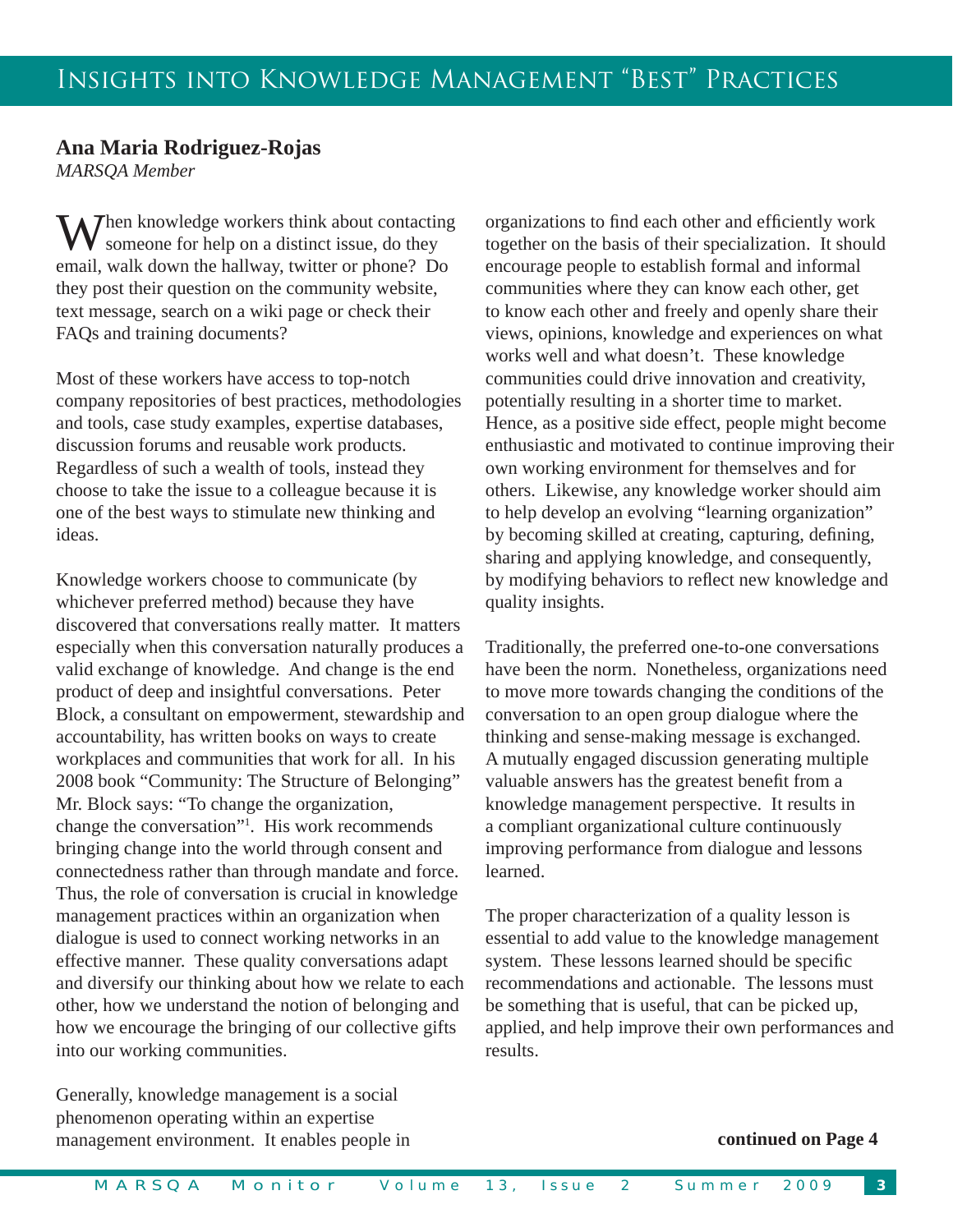The initial stage of a knowledge management enterprise starts with the sharing of what is commonly known in the industry as good or best practices, alternatively. Best practices are practical techniques gained from experience that organizations may use to improve internal processes. A best practice is a bit like engineering where principles, processes and methodologies from different disciplines are applied towards a practical end. That being said, a best practice represents the recommended and most effective approach used to achieve a particular objective in a project. Many organizations are already doing that including two essential components: explicit knowledge such as a good/best practices database (connecting people with information), and procedures for sharing tacit knowledge like communities of practice (CoP), connecting people with people. Best practices are one of the key factors in knowledge management but similarly in quality management. Best practices consolidate benchmarks and serve in great measure as a time saver. Likewise, a best practice addresses the value of someone else's work.

The immediate benefits from identifying and sharing best practices include: learning from each other and re-using knowledge. An effective identification and sharing of best practices can serve companies to:

- Identify and replace poor practices
- Avoid reinventing the wheel
- Minimize re-work caused by use of poor practices
- Save costs through better productivity and efficiency
- Improve services to clients, vendors, suppliers or patients

David Skyrme, a consultant specializing in the practical application of knowledge in organizations, recommends a 6-step approach to identifying and sharing good practices.<sup>2</sup> His overall approach targets:

- documenting the essential characteristics of a good practice,
- sharing advice with relevant experts in that practice,
- deducing general guidelines,
- sharing basic knowledge,
- and managing subject matter experts to utilize and accommodate the practices in a new context.
- Dr. Skyme's six steps are as follows:
- 1. Identify user's requirements
- 2. Discover good practices
- 3. Document good practices
- 4. Validate good practices
- 5. Disseminate and apply
- 6. Develop a supporting infrastructure

Besides the procedures described above, any knowledge management has to include and accommodate the human factor. Critical points of consideration include personal motivation and an organization's culture. For example, within a resistant-to-change company, these types of initiatives will be slow to emerge and spread. If employees are not convinced of the management approach or perceive it as cumbersome, only a fraction of the organization's knowledge will be captured and shared.

Now, some controversy surrounds the term "best practice." While surprisingly some knowledge workers are not aware of best practices, others deny their existence. At the same time, another group refers to them as standard practice or common sense practice, not best practice. Some think that the term "best practices" could be harmful to knowledge management out of fear that it might stifle improvement. The argument is that if something has been labeled as a "best practice", consequently rigid work communities will be reluctant to change it: "We can't improve this! It is Best Practice!" So the way to look at this is to think of "best practice" as a recommended practice for a specific operation or process, not as an unchangeable reality. There should always be room for improvement beyond the "current best recommended practice" and every project should be dissected to look for improvements. Best practice case stories or database entries could be used to describe a project, including a description of the situation before, the specific changes introduced, the situation afterwards, and any collaborative working.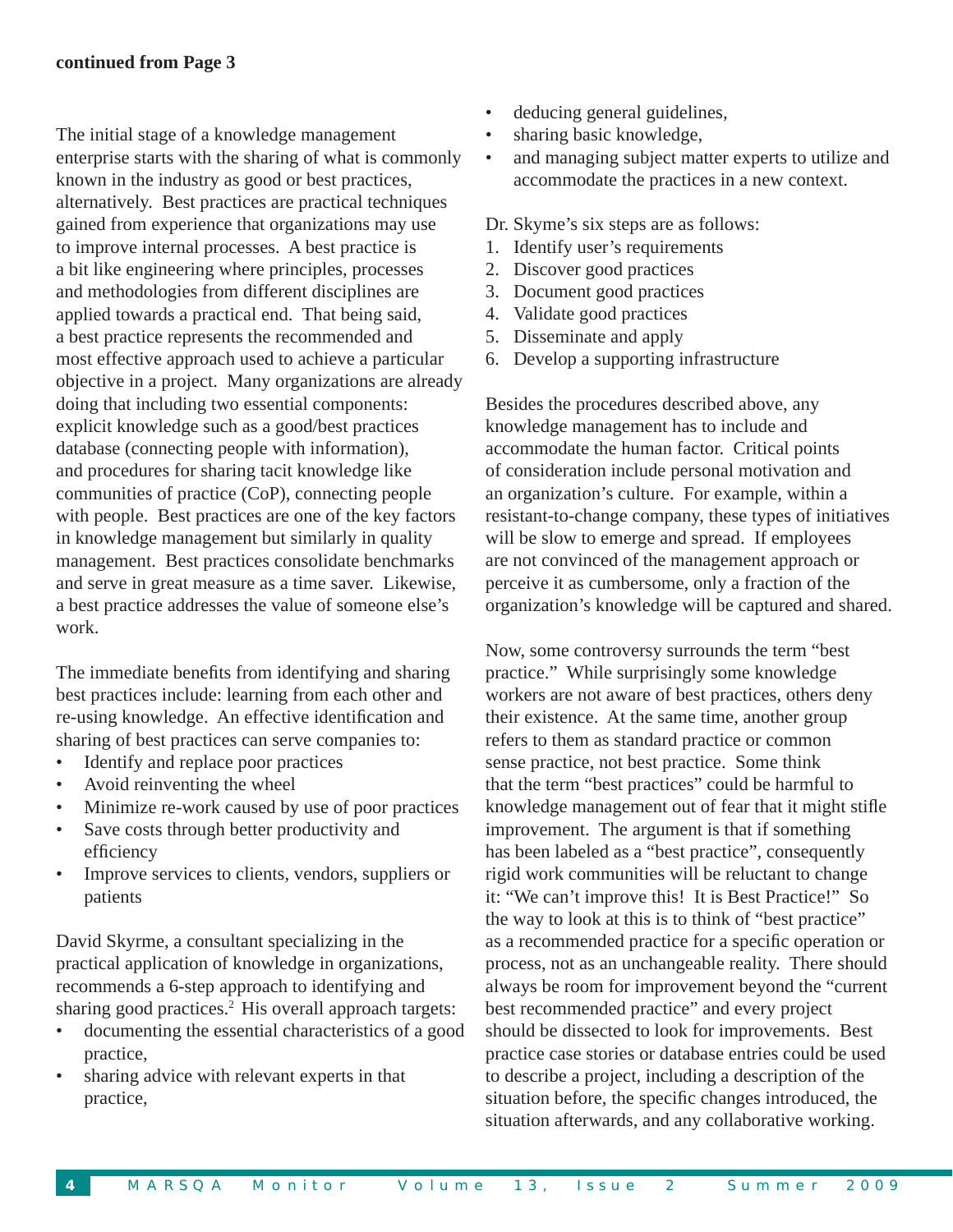Finally a contact name must be provided so that other divisions within the organization can examine the work and, if applicable, plans of action could be discussed before being adopted by other departments. After improvements have been found, the recommended practice document must be updated and put into action.

The more complex the environment, the more it calls for an innovative knowledge management strategy to bring novel solutions. However, any new strategy starts first by addressing its best practices in conversation and trust. Focusing on sharing knowledge and best practices will prepare the way for the creation and conversion of new knowledge sparked by innovation. These skills and processes are the foundation to make organizational conversation effective while continuing to learn, improve and perform.



*Figure: Knowledge Management Practices Word cloud created in Wordle: http://www.wordle.net/gallery/wrdl/885902/knowledge\_management\_ practices\_2*

*Word cloud is a visual depiction of word content within this article. Wordle is a clever free online application that analyzes and counts the times a word is used, and then makes a word cloud out of the results.* 

References:

1. Peter Block. *Community: The* 

*Structure of Belonging.* Berrett-Koehler Publishers, 2008.

2. David Skyrme. *Best practices in best practices.* David J Skyrme Associates, 2002.

### **Speaking of Knowledge Management... Quotes from** *The Complete Idiot's Guide to Knowledge Management* **by Melissie Clemmons Rumizen**

"Knowledge is information in context to produce an actionable understanding." Page 6

"Intellectual capital includes everything an organization knows. That can be ideas, different kinds of knowledge and innovations. The bottom line, though, is that it's knowledge that an organization can turn into profit." Page 5

"Tacit knowledge is what we do not know that we know. It includes know-how, rules of thumb, experience, insights and intuition." Page 8

> "A learning organization creates, acquires, transfers and retains knowledge. It's particularly good at changing its behavior to reflect new knowledge and insights. A learning organization rarely makes the same mistake twice." Page 22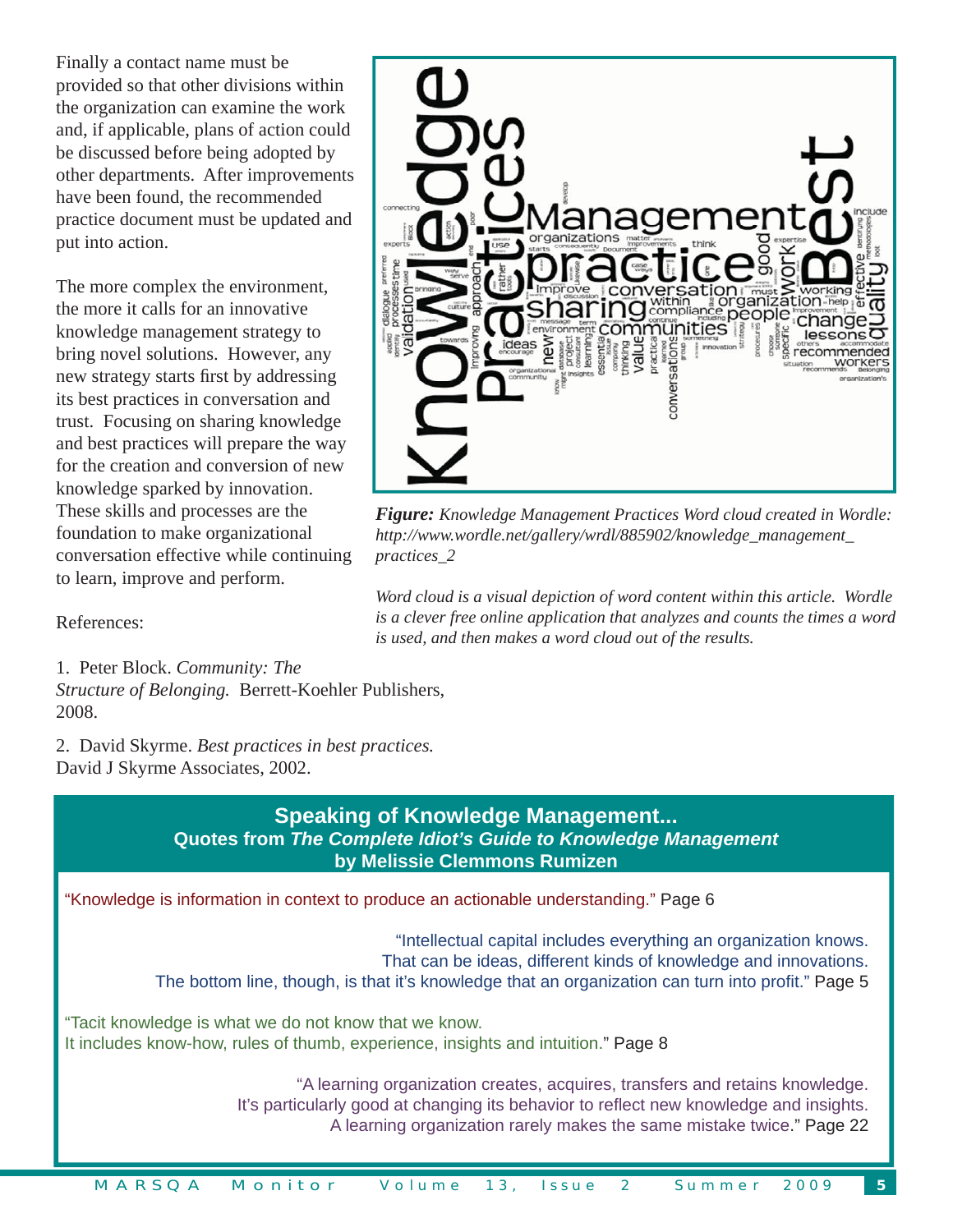### **Debra McDougall**

*MARSQA Member*

The economic downturn has resulted in the unemployment of many American workers including Quality Assurance professionals. Qualified individuals may be considering "hanging out their shingle" and giving consulting a try. Qualifications include but are not limited to years spent in QA, diversity in types of audits conducted, certifications and/or positions held in industry. The "would-be" consultant will find that the most difficult aspect of starting a consulting business is making contact with prospective clients. One approach is networking with friends, peers, SQA members and/or other consultants. Secondly, one needs to determine an hourly rate that supports her/his financial needs and is acceptable to the client. This may be determined by reviewing salary surveys conducted by various professional organizations, e.g., SQA.

As with all work environments, there are pros and cons. Let's look at the pros of consulting first. You are the boss! If you can work at your home, you can set the schedule. You can work 2 or 4 or 8 hours a day, 15, 40 or 80 hours a week, at night or on the weekend. You can get a lot done without interruption. You can take a day off; you can make appointments, etc. without having to ask permission. You do not have to participate in the dreaded annual performance review. When working at the client's office, you do not have to be worry about office politics or attending multiple, unnecessary meetings. Depending on your client base, you get the opportunity to meet a lot of different people, learn the nuances of various companies/industries and work on projects outside your expertise.

Now for the cons. As a small business owner, the consultant is responsible for accounting, marketing, travel arrangements, insurance (health, disability and liability), contract review, etc. She/he does not get paid sick or vacation time. It is critical that the consultant stays abreast of developments in her/his field of expertise as well as changes in regulations. Attendance at professional meetings or continuing education is on the consultant's dime. She/he also does not get paid unemployment. As such, the consultant must be continually looking ahead, either for new clients or continuing work with existing clients. When working at home, the consultant loses the socialization aspect of working with peers. This can be especially difficult for those individuals who look forward to the interactions that the workplace provides. Moreover, consultants need to budget monetarily based on the restrictions/practices of a client's accounts payable department i.e., payment 30, 45, 60 or sometimes even 90 days after invoicing.

As mentioned earlier, the consultant is his/her own boss. However, the needs of the client usually puts them in control. There are times when every client wants the consultant to be at their site/working on their project at the same time. Juggling one's time and handling the various aspects of her/his clients' needs can be quite challenging.

In summary, the cons of being a consultant can be overwhelming and often take time to adjust to. After 15 years, however, I have yet to find a company that I would rather work for other than my own.

*Note: Debra McDougall has been working in regulatory environments for 28 years and has had her own quality assurance consulting business, Consultant One, for 15 years. She has an MS in QA/RA from Temple University. Debra lives in Frenchtown, NJ and can be reached at 908-227-2539 or at dmcd.consult-one@att.net.*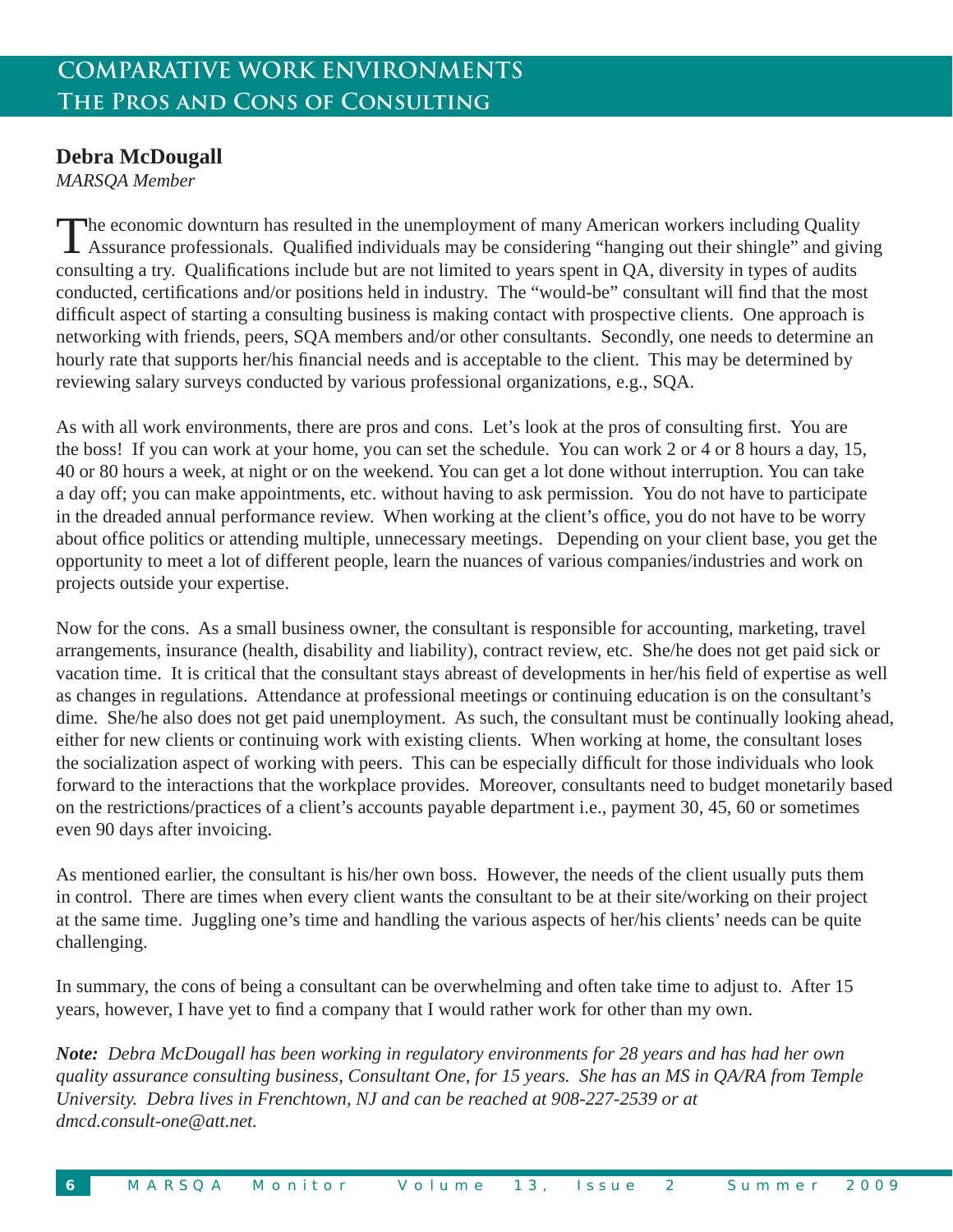#### **GLP Modernization Effort – Updating the Regulations for the 21st Century**

Many scientific and technological advances have occurred since the Good Laboratory Practices (GLP) regulations became effective in 1979. These advances have resulted in dramatic changes to the way nonclinical studies are currently being conducted. Historical interpretations of the GLP regulations have resulted in procedures that are sometimes cumbersome and do not provide appreciable improvement for data integrity or human subject protection, and may add to the cost of drug development. Pharmaceutical Research and Manufacturers of America (PhRMA) believes the GLP regulations can be modernized without negatively impacting data integrity or patient safety assessments. FDA has also recognized the need to update research regulations and guidance documents in order to strengthen their oversight of clinical trials, in an effort to modernize their approach to bioresearch monitoring as part of the Critical Path Initiative. This same approach of updating regulatory documents can be applied to modernization of GLPs.

When considering recommendations to move forward, PhRMA Bioresearch Monitoring Committee (BRMC) utilized interpretations of the GLPs stated in published FDA documents (preamble, compliance program guides, etc.) and the Organisation for Economic Co-operation and Development (OECD) Principles of GLP.

Following much discussion and evaluation among the PhRMA BRMC members and other pre-clinical safety PhRMA committees, a list of modernization items for consideration was developed. They include:

- Allow for fully integrated study reports rather than having to append individual, separately signed, contributing scientist reports to the final report
- Allow for process-based inspections to supplement and/or substitute for study-specific inspections for repetitive study activities performed at a site
- Accept as suitable for use in GLP studies, test article that has been characterized and assayed for stability to GMP standards
- Define the role of Principal Investigator
- Allow for terminated studies to be closed without issuance of a study report if prior to the IND filing, while maintaining the requirement that all raw data be archived
- Allow for more than one individual to be assigned as Archivist
- Delete requirement for the Master Schedule to be retained/maintained by the Quality Assurance Unit (QAU)
- Delete requirement for QAU to maintain copies of protocols
- Allow for archival of study materials within a reasonable timeframe after study completion
- Remove requirement to retain test article storage containers for study duration
- Clarify that only study-specific inspections are required on Quality Assurance Statement (i.e. not process, systems, or facility-based inspections)
- Limit requirement for QAU to assure only documented deviations were authorized
- Clarify definition of control article and add definition for vehicle (carrier)
- Allow for a risk-based management approach to final study report reviews

The PhRMA BRMC has recently met with members of a Society of Quality Assurance (SQA) Task Force who have been working on a similar modernization effort. Together, the PhRMA BRMC & SQA Task Force will continue to collaborate on moving forward with recommendations to modernize the GLP regulations in hopes of bringing the regulations into alignment with the improved business environment of the 21<sup>st</sup> century. We will continue to maintain our focus on ensuring we deliver nonclinical safety studies of the highest quality, with the goal of ensuring patient safety during clinical testing.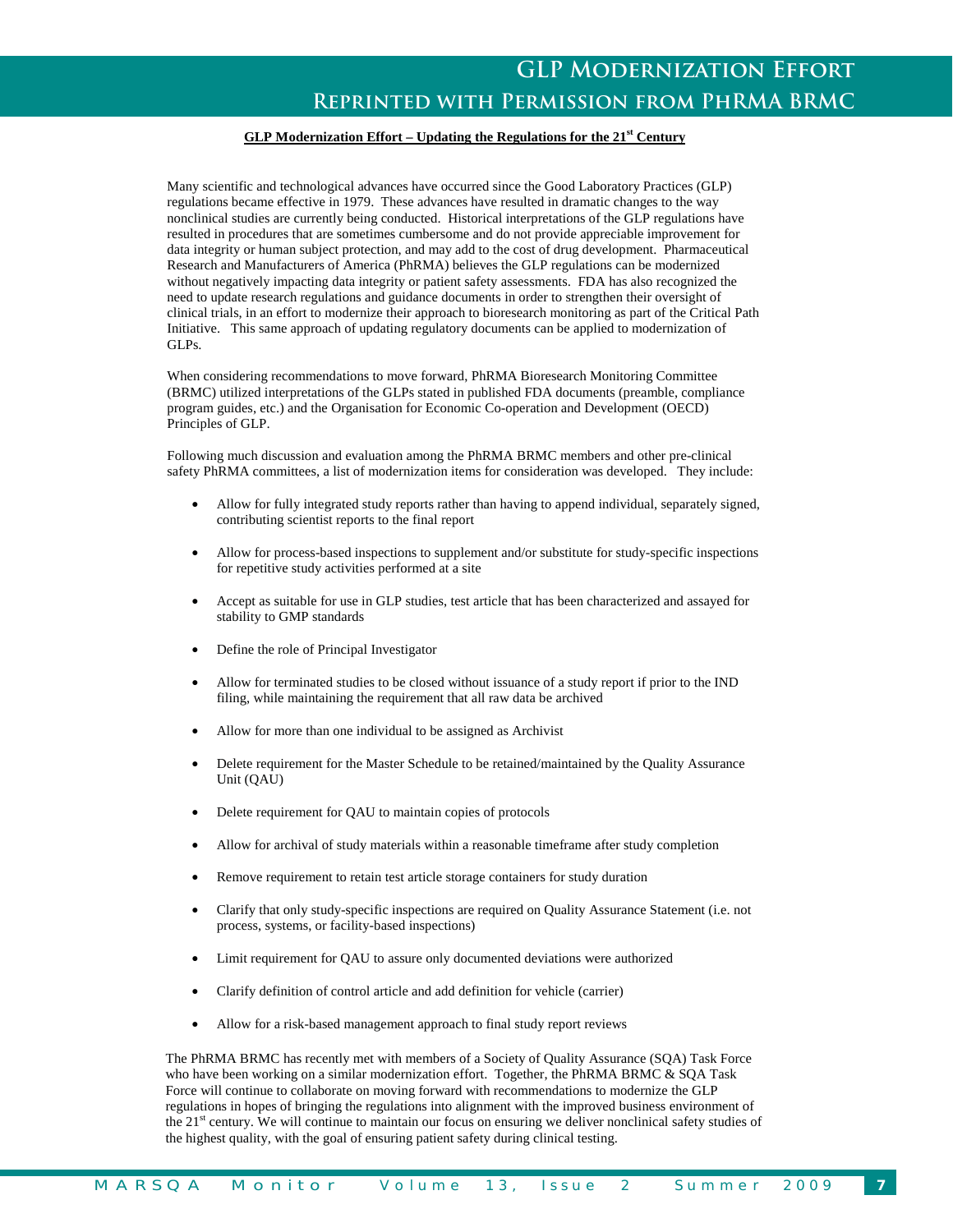### **Christiana Velez**

*MARSQA Member*

I would like to thank the Board of Directors at MARSQA for awarding me the MARSQA scholarship to attend the 2009 SQA annual meeting in San Diego. Having been a member of MARSQA for several years and working in the Quality Assurance field, I have heard many great things about the SQA annual meeting but was never able to attend a meeting before. Being able to go to the meeting this year was a great opportunity to attend trainings/conferences and interact with other QA professionals in both a professional and social atmosphere. I feel this meeting helped me remain current on the latest regulatory requirements and trends and that I gained new knowledge in other GXP areas. I feel this was a very valuable experience and that I will be able to share what I learned at my trainings with my fellow colleagues.

While at the annual meeting I was able to attend two pre-conference workshops that included "Understanding" the GxPs - Bridging the Communication Gap", "Selected Topics in Bioanalytical Auditing" and also attended several conference sessions throughout the week. The course in Bioanalytical auditing was especially useful since it discussed a wide range of topics starting from the basics of pharmacokinetics to method validation and then further into auditing bioanalytical data. This was very informative since we broke out into groups and were able to look through actual data and try to find where the issues were and key areas to look at while auditing bioanalytical data. It was great to be able to interact with different auditors with varying degrees of knowledge and auditing experience and work together to find where the issues were within the data. I also attended several sessions that pertained to bioanalytical current hot topics, method validation and Incurred Sample Reanalysis along with various other topics. These sessions were very helpful to keep me informed on the current trends and regulatory requirements that the industry is using.

I would encourage every Quality Assurance professional to attend one of these meetings and to apply for the MARSQA scholarship; it was a great learning experience. Again thank you MARSQA for this great learning opportunity.

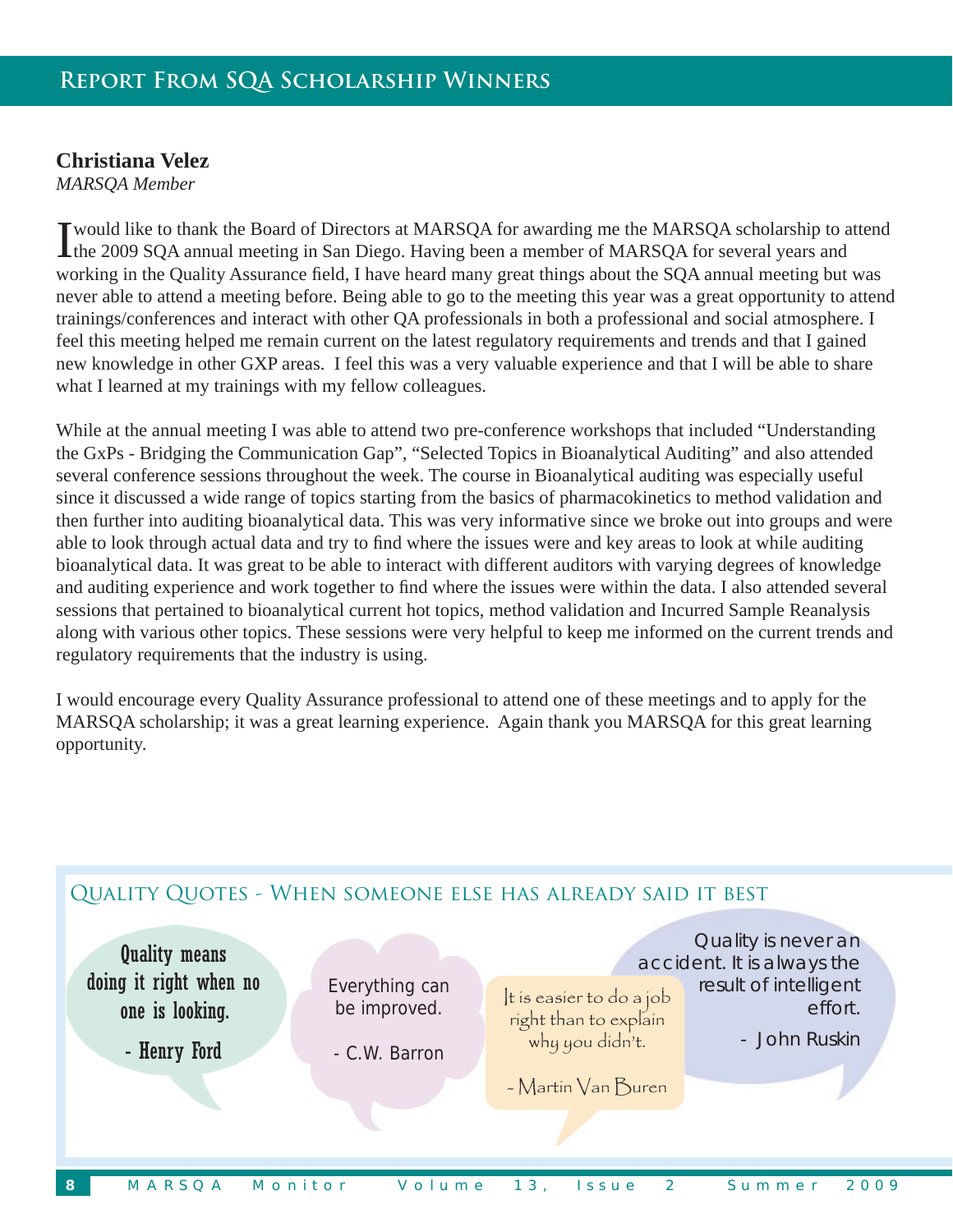### **Stacy Wilson**

*MARSQA Member*

First and most importantly I would like to thank MARSQA for the scholarship I received, which enabled me attend the SQA meeting in San Diego CA in April. In these challenging economic times, this scholarship made it possible to attend and participate in the 2009 meeting. I am very grateful for the financial support. I would also encourage all members to apply for the annual scholarship in the future. I found the knowledge, experience and networking opportunities at the SQA annual meeting to be invaluable. My experience at this year's meeting is chronicled below.

Sunday and Monday I started my SQA annual meeting experience with two pre-conference training classes "Introduction to the Principles of Computer Validation for the QA Professional" and " Continual Quality Improvement Expanding the QA Toolbox". Both full day classes presented educational material in the morning sessions that prepared the attendees to participate in interactive afternoon exercises. These interactions allowed all participants to meet colleagues from many different areas of the Quality Assurance discipline and discuss various views and opinions. Based on these discussions, I was able to take back and propose new ideas and information with the Quality Assurance group at my place of employment. The opening reception followed the Monday course sessions and was an exciting event that featured great food, music and conversation in the beautiful poolside setting of the Town and Country Resort. Later in the week I was also able to hear SQA's own Deviations perform. If you ever have the opportunity to hear the group, it's definitely worth it. The SQA sponsored event to Miramar Marine Corps Air station was also a once in a lifetime experience that was enjoyed by all.

The remainder of the meeting was also jam packed with extensive and valuable information. My focus was GLP however, I attended as many sessions as possible to expand my Quality Assurance knowledge base. As a poster presenter, I was also able to experience and interact with many individuals during that scheduled poster session.

With all of the classes, sessions, and poster exhibits, I still had time to meet many new colleagues as well as reconnect with old friends. There was time to squeeze in a visit to the amazing San Diego Zoo and see the sunset over the Pacific Ocean. All this in just six days. Exhausting– yes. However as I mentioned previously, this was an amazing experience in which I would encourage others to participate. Thanks again MARSQA!

| Quality begins on<br>the insideand then | Quality is everyone's<br>responsibility.<br>-W Edwards Deming |                                             | Quality is a proud<br>and soaring thing.<br>- Jessica Julian |
|-----------------------------------------|---------------------------------------------------------------|---------------------------------------------|--------------------------------------------------------------|
| works its way out.<br>- Bob Moawad      |                                                               | QUALITY IS NOT<br>AN ACT. IT IS A<br>HABIT. |                                                              |
|                                         |                                                               | - ARISTOTLE                                 |                                                              |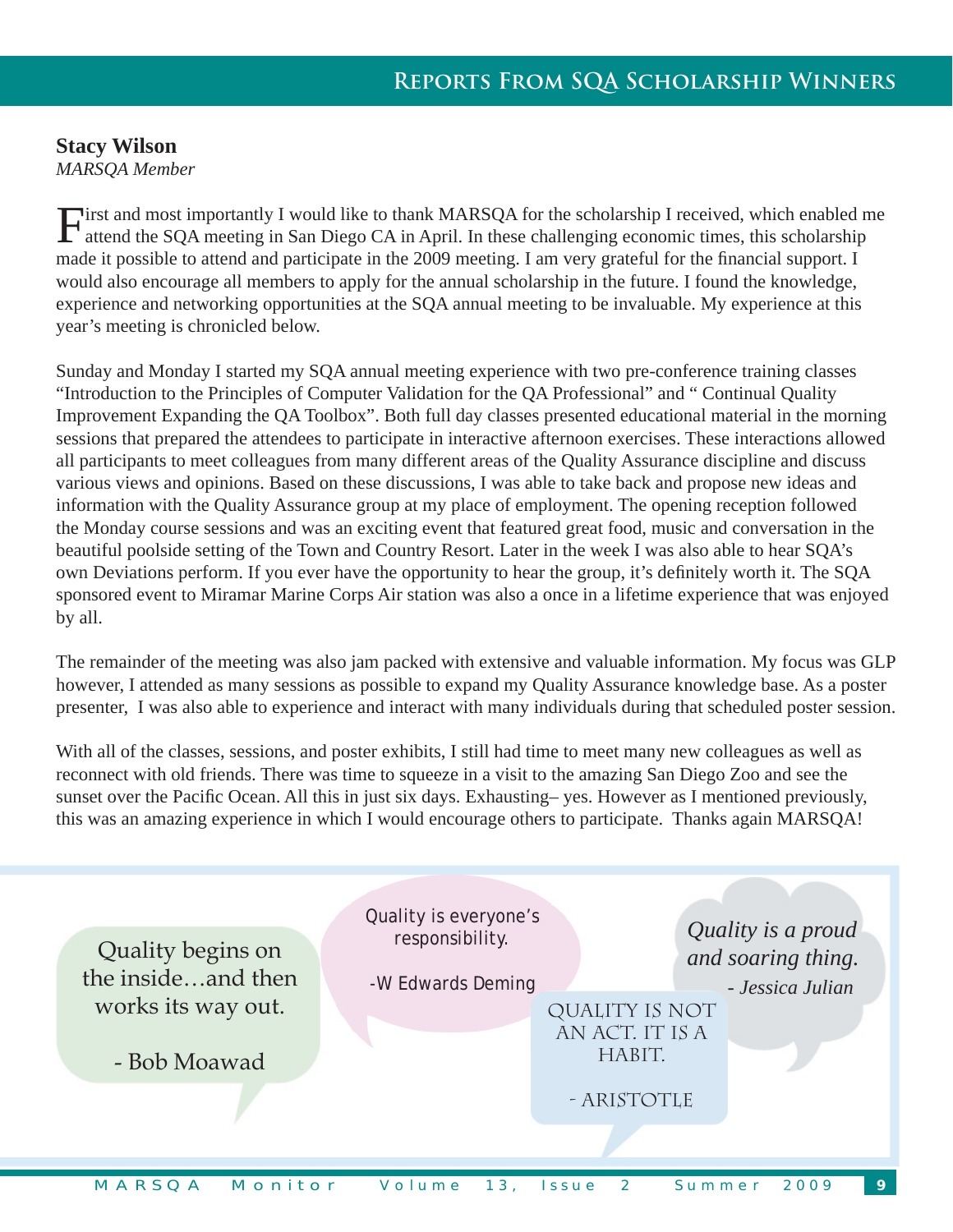### **Kim Evans**

*MARSQA Member*

**W** J ant a way to enhance your resume while gaining more knowledge but can't pursue a higher educational degree? SQA offers two professional examinations; one for GLP and one for GCP professionals. These examinations require an in-depth knowledge of your area, but in passing, you will have proven that you have a great understanding of your area. Having these credentials following your name, would indicate to everyone that you have an in-depth knowledge. This could enhance your current relationships or could help you secure future positions you may want to acquire.

These tests are offered both in written and electronic form. The written test is offered once a year at a time usually coinciding with the annual SQA meeting. There are several locations where the test may be taken at that time. The electronic version is now being offered twice a year (spring and fall) and can be taken at many more locations than the written test. An advantage to taking the electronic version is that you will know if you passed or failed at the completion of the exam. You will have to wait for the results of the written test to be graded and results sent in the mail.

Sample questions (taken from RQAP candidate handbook):

|                                                                                                                                                                                                                                                                                                                   | <b>GLP</b>                                                                                                                                                                                                                                                                                                                        |
|-------------------------------------------------------------------------------------------------------------------------------------------------------------------------------------------------------------------------------------------------------------------------------------------------------------------|-----------------------------------------------------------------------------------------------------------------------------------------------------------------------------------------------------------------------------------------------------------------------------------------------------------------------------------|
| 1. Study inspections should be scheduled<br>A, before the test initiation date.<br>B. before the test subjects are euthanized.<br>C. at intervals adequate to ensure integrity<br>of the study.<br>D. at intervals adequate to ensure the study<br>director is meeting responsibilities.                          | 2. An SOP specifies that approximately 150 mL<br>of a reagent will be added to another reagent.<br>However, a technician mistakenly adds 90 mL<br>instead. This should be documented as<br>A. an SOP revision.<br>B. an SOP deviation.<br>C. a protocol deviation.<br>D. a protocol amendment.                                    |
|                                                                                                                                                                                                                                                                                                                   | <b>GCP</b>                                                                                                                                                                                                                                                                                                                        |
| 3. Documentation of the education, training<br>and experience that qualify an investigator<br>to assume the responsibility for the proper<br>conduct of a clinical trial should be provided in:<br>A. a protocol<br>B. a curriculum vitae<br>C. an investigator's brochure<br>D. a study-specific monitoring plan | <b>4.</b> A protocol specifies that a subject should<br>have a physical examination at visit 2.<br>However, the investigator forgot to complete<br>the physical examination at this visit. This<br>should be documented as<br>A. an SOP revision.<br>B. an SOP deviation.<br>C. a protocol deviation.<br>D. a protocol amendment. |

#### Answers:  $I' \subset C' \subset T$ ,  $B' \subset T$ ,  $C \subset C$

For more information and a list of study materials, visit www.sqa.org.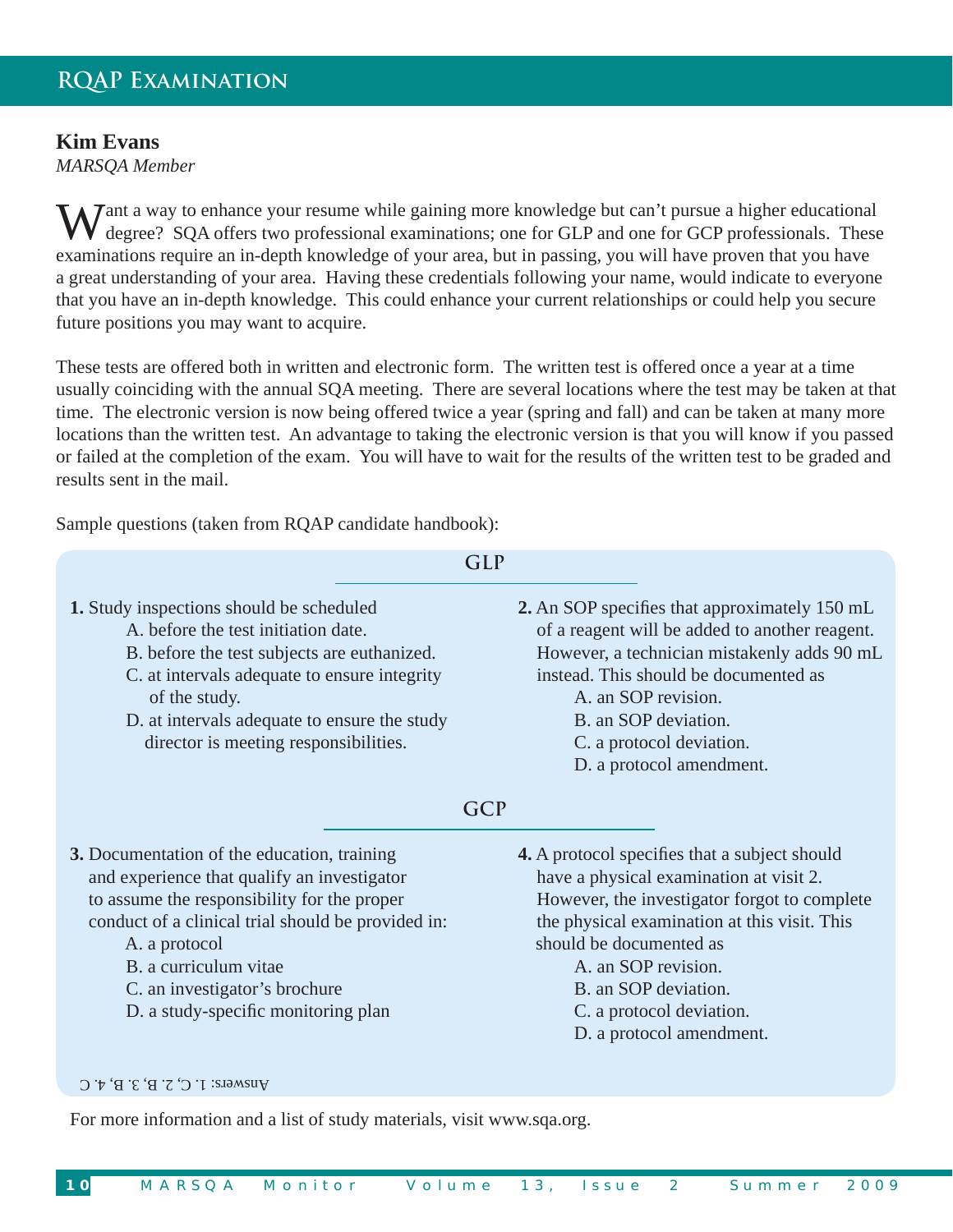### **The Society of Quality Assurance presents**



V

**26 - 27 October 2009 Philadelphia, PA, USA**

**Sponsored by the Regulatory Forum of SQA**

#### Global Symposium Preliminary Program titles and speakers subject to change

- **Plenary Speaker on Cultural Awareness:** Robert R. Stewart, PhD, Technology Science Group, Washington DC, USA
- **GLP Systems in China and Challenges of Implementation:**  Bo Li, MD, PhD, SFDA, China
- **Establishing a GLP Laboratory in China and Obtaining GLP Certification:** Dr. Xigeng Bai, Shenyang National Laboratory for Material Science, China (China QA Society)
- **China Update:** Mr. Haizhou (Joe) Zhang, Shanghai Chem Partner Co Ltd, China
- **Multisite Study Issues in a Global Study:** Ms. Katherine Ertz and Ms. Martina Preu, Bayer CropScience
- **India Update:** Dr. Labhu Sanghani, Jai Research Foundation, India
- **EPA Cooperation with Asia and Latin America on GLP:**  Ms. Francisca Liem, US EPA, USA
- **Global Comparison of GLP Implementation:** a JSQA international committee project report, Mr. Yoshikazu Hasegawa, Japan (JSQA)
- **Establishing a GLP Laboratory in South Korea:**  Il Je Yu, PhD, South Korea (KSQA)
- **Update from Brazil:** Beryl Packer, PhD, Monsanto
- **Update from Africa Biosafety Network of Expertise:**  Dr. Allan Liavoga, Kenya
- Other topics and speakers still to be confirmed

### **Two HOT Topics:**

Full afternoon of in-depth discussions on

- 1. computer system issues world-wide and
- 2. issues related to shipping materials globally for GLP research.

**Visit www.sqa.org for up-to-date symposium information!** 

Registration is required and will open in July.

#### **Registration Rates**

Government/Academia employees: \$475 early, \$550 late

SQA members: \$575 early, \$650 late

Symposium co-sponsor members: \$615 early, \$690 late

All other non-members: \$695 early, \$770 late

### **Hotel**

**Hyatt Regency Philadelphia at Penn's Landing** 201 South Columbus Blvd. Philadelphia, PA, USA 19106 Tel: +1 215 928 1234

SQA has arranged a special rate of **\$159 per night**, please contact the hotel to reserve your room.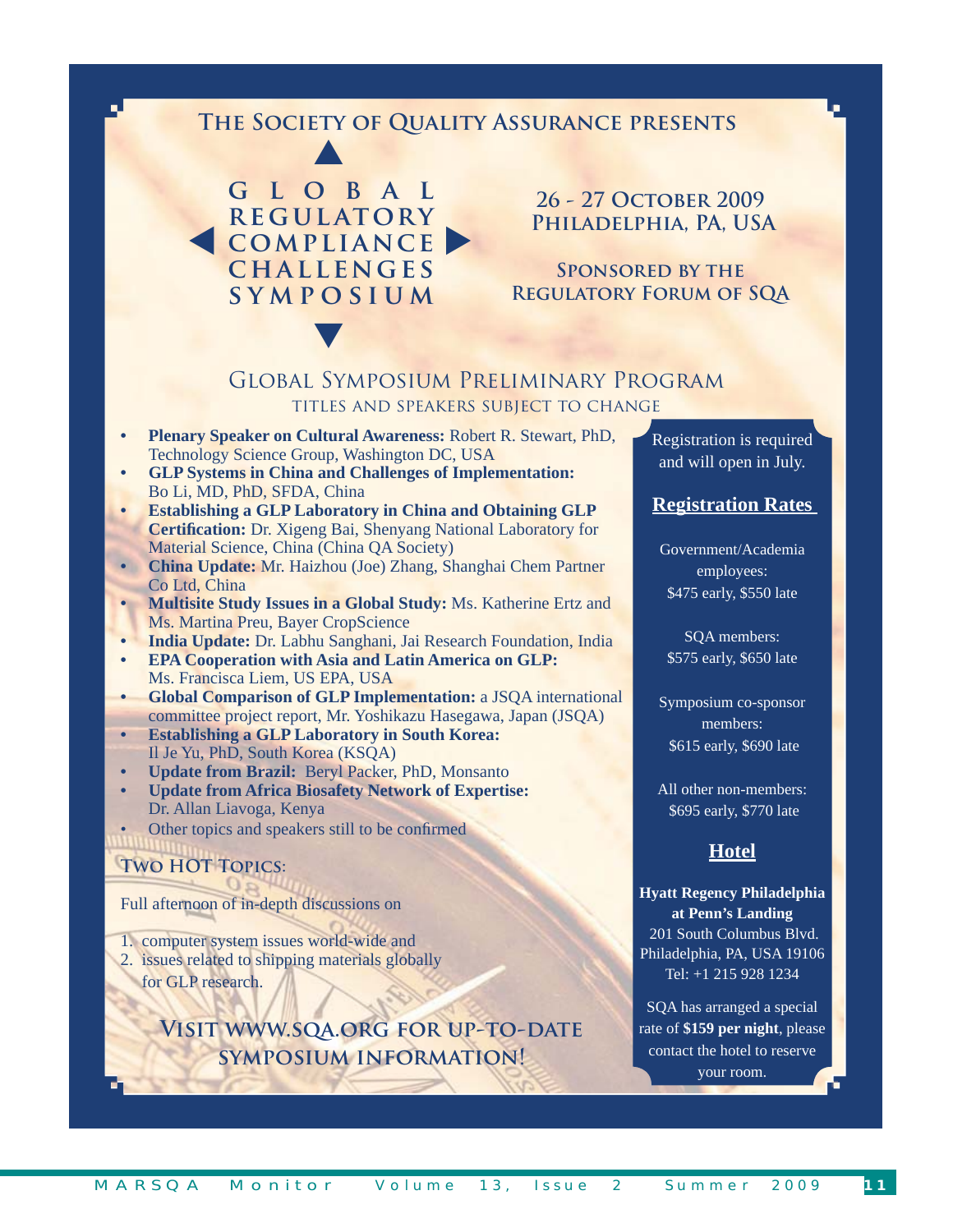### **Janet Emeigh**

*Chair, SQA Bioanalytical Specialty Section*



**BioAnalytical Specialty Section Society of Quality Assurance** 

The SQA Bioanalytical Specialty Section, aka BASS, was formed in the spring of 2004 at the SQA Annual meeting in Reno, NV. Two SQA members, Margaret (Peggy) Beamer and Carol Reber, both members of MARSQA at the time, recognized the need for a group to get together to discuss the many grey areas of the regulations as they pertain to bioanalysis. They had hoped to get at least 10 people interested in forming this new specialty section. They were pleasantly surprised when 32 "fry", I mean interested SQA members, showed up to the very first face to face meeting at the SQA Annual meeting held in Reno and were somewhat shocked when the membership of the "school" reached nearly 80 by the end of that year.

It's now a little over 5 years since that very first meeting and there are almost 150 members swimming in our pool. Over the years, we have discussed such issues as whether or not bioanalytical samples generated from a clinical study can or should be analyzed under GLP regulations, validation of analytical methods, validation/qualification of analytical instruments, and the Crystal City III meeting held in May 2006 in which a very hot topic of incurred sample reanalysis was heavily discussed and debated. Now three years since it was discussed, many companies are still struggling with how to implement procedures to conduct these analyses to meet agency expectations. Members have also shared their FDA inspectional experiences as they relate to bioanalytical issues.

BASS began to serve the SQA membership as more than just a discussion group as our membership grew. With some guidance from members of specialty sections that were more seasoned, BASS has:

- Published one white paper in the *QA Journal* and another in the SQA newsletter, *Quality Matters*.
- Provided answers to questions specific to bioanalytical issues submitted through the SQA Regulatory Forum Q&A process.
- Arranged to have Dr. Viswanathan from FDA speak at the SQA Regulatory Forum meeting in November 2005.
- Offered training at SQA Annual meetings and/or fall training sessions starting in 2006.
- Participated in the SQA Annual meetings as presenters and/or session chairs starting in 2007.
- Worked with the SQA Clinical Specialty Section on a process map for the analysis of bioanalytical samples generated from clinical studies; the process map is available on the SQA website.
- Worked with the SQA GLP specialty section and the CVIC on the development and presentation of a one day symposium in January 2008 on analytical instrument validation/qualification.
- Worked with the SQA Biotech Specialty Section and presented a 30 minute podium session at the SQA annual meeting in San Diego in 2009 on Immunoassays, which is a topic that is common to both specialty sections.
- Facilitated a round table discussion on incurred sample reanalysis (ISR) at the Regulatory Forum meeting in January 2009. This generated some lively discussion that perhaps will be the foundation for a future article or presentation.

BASS has accomplished a lot in the 5 years since its inception and we have no plans to slow down. Future BASS projects include: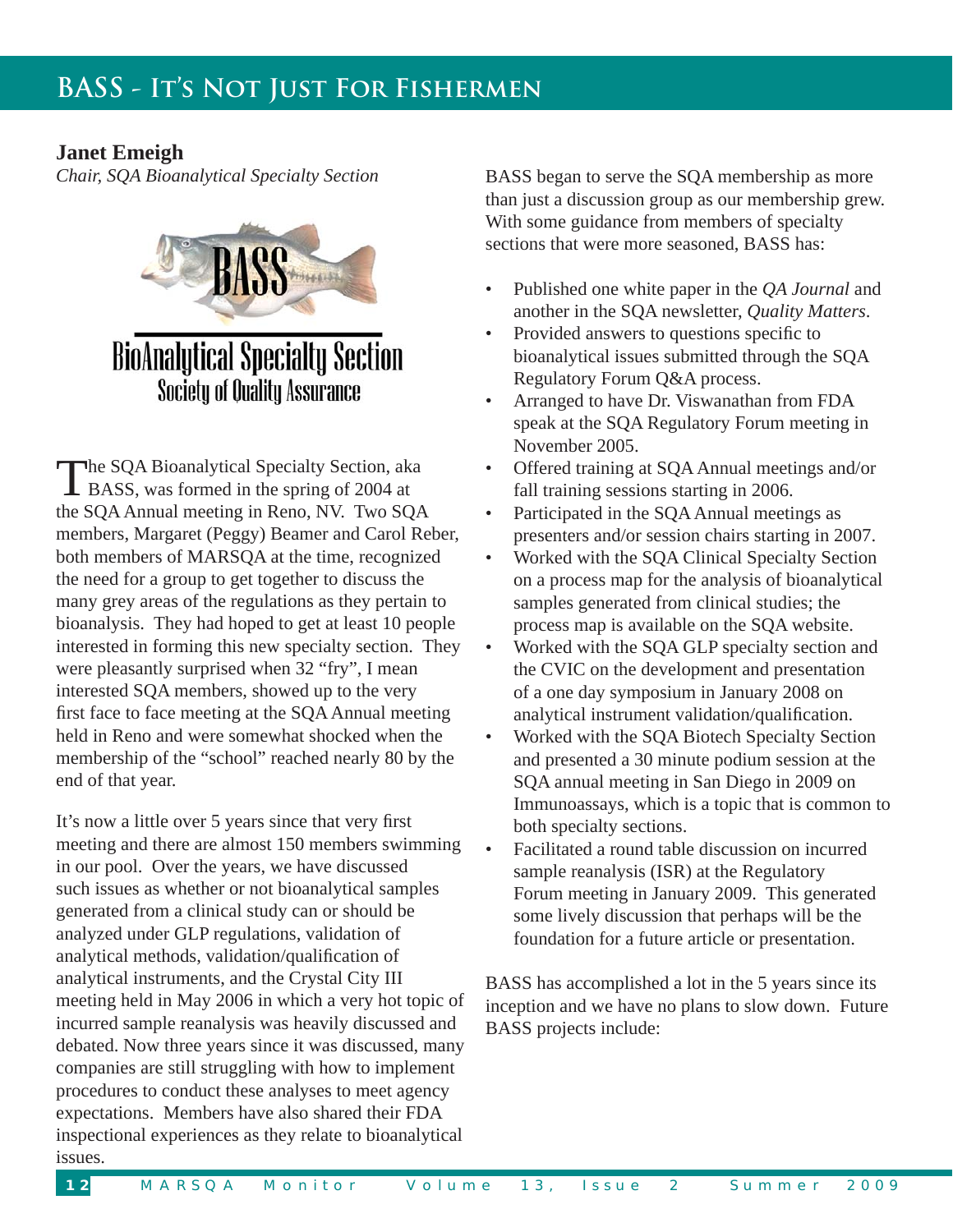- Working with multiple SQA specialty sections on a symposium to be presented in October in Philadelphia October 26-27, 2009. It should be noted that MARSQA will be co-sponsoring this symposium as well as offering a one day advanced GLP training session on Managing Multi-Site Studies on October 28, 2009. Stay tuned for more information.
- Working with the Biotech Specialty Section on training courses and/or presentations for the annual SQA meeting.
- Publication of additional white papers on topics such as incurred sample reanalysis, QC and acceptance criteria, and others.
- New and improved training sessions.
- Providing advice and information to those less experienced in bioanalytical regulatory issues.

BASS has come a long way in a relatively short time. Membership is currently available only to SQA members, but if you have questions of a bioanalytical nature or you are just fishing for information, please feel free to contact me at jemeigh@medarex.com and I will do my best to hook you up with what you are looking for.

#### **Navigating the Global Regulated Environment: Advanced GLP Training for Managing Multi-Site Studies**

Presented by the Mid-Atlantic Region Society of Quality Assurance

Although the GLP regulations have remained the same, compliance has become more challenging due to the global nature of the industries governed by the regulations. This training will assist in identifying and developing solutions to global compliance issues and will include:

- A review of the roles and responsibilities outlined in "The Application of the OECD Principles of GLP to the Organization and Management of Multi-site Studies (Number 13)
- Planning and preparing for a multi-site study
- Challenges in study conduct and communication
- Data Management and Archiving
- Establishing Lead and Test Site QA roles
- Evaluating Part 11 compliance
- Inspection Readiness
- Utilizing non-OECD member facilities

This training will be offered on October 28, 2009, following the 2-day SQA Symposium: Global Regulatory Compliance Challenges.



**An original cartoon by Rachel McGowan, MARSQA Member**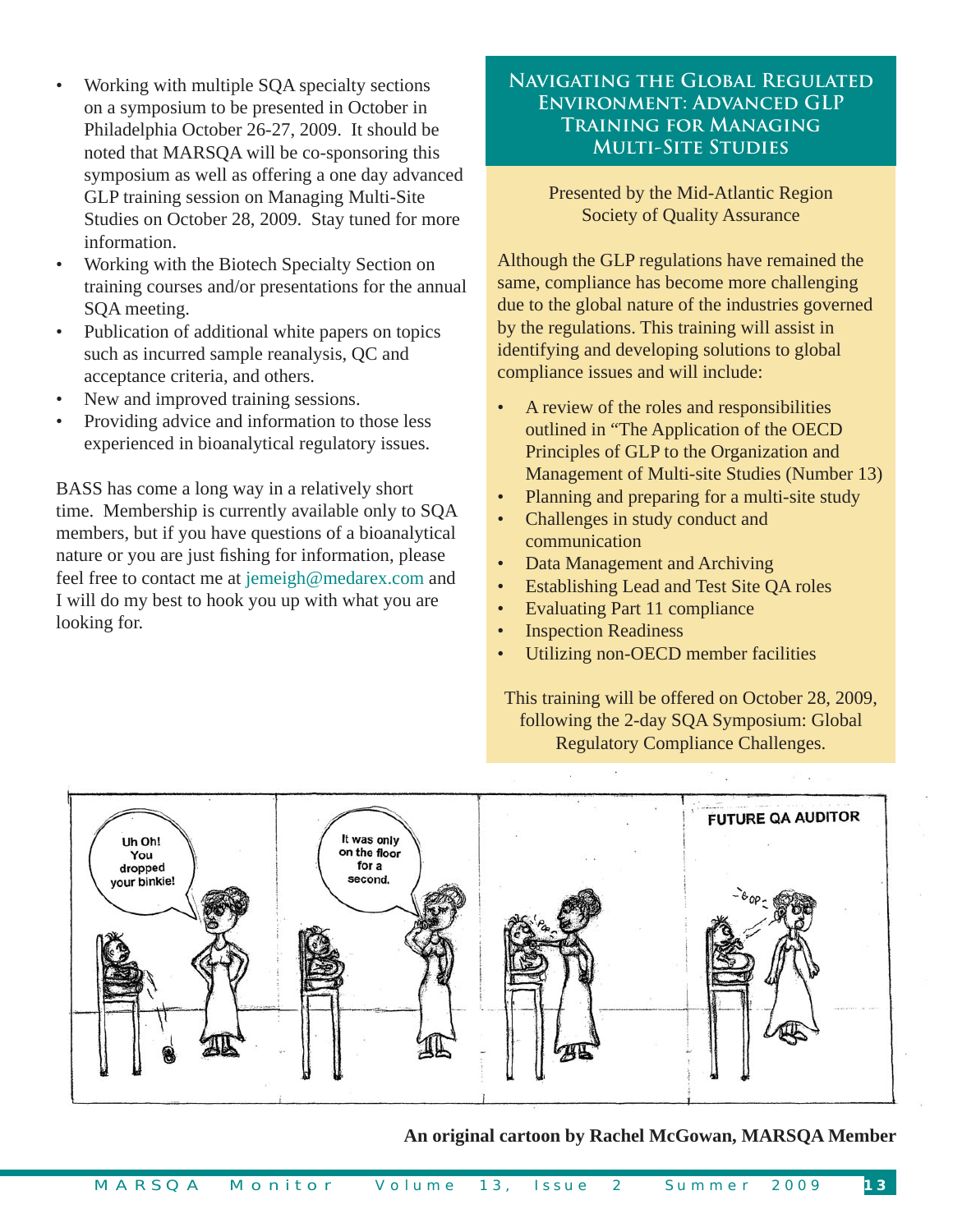### **Fran Jannone**

*Chair, Historical Committee*

| $\infty$<br>$\Box$ |                                                                                                                |                                                                                                                            | MARSQA has seven committees. They are listed below along with the Chair for each.                                                                                                                             |
|--------------------|----------------------------------------------------------------------------------------------------------------|----------------------------------------------------------------------------------------------------------------------------|---------------------------------------------------------------------------------------------------------------------------------------------------------------------------------------------------------------|
| $\Box$<br>MMIT     | Communications<br>CSV<br><b>Education</b><br><b>Historical</b><br>Membership<br>Nominating<br>Program/Planning | Jane Goeke<br><b>Ranee Henry</b><br>Joanne Ramundo<br>Fran Jannone<br>Janet Emeigh<br><b>Fran Jannone</b><br>Jane Pasquito | jane.goeke-1@gsk.com<br>ranee.henry@crl.com<br>joanne.ramundo@sanofi-aventis.com<br>jannonef@princeton.huntingdon.com<br>jemeigh@medarex.com<br>jannonef@princeton.huntingdon.com<br>jane.pasquito@spcorp.com |

 $\sum$  hen I volunteered to serve as Chair of the Historical Committee, in March 2004, it seemed to be an easy job in the MARSQA organization. After all, I did not think it was difficult to collect the meeting minutes, committee reports, treasurer's report, programs printouts and various other records from the committees and file them with the collection of records dating back to 1991. So far, it hasn't been time consuming nor have there been many requests for retrieval of documents from archives.

Currently, the historical file has accumulated four boxes of records with one entire bankers' box alone devoted to membership renewals and meeting receipts all of which are currently stored in the archives of my employer, Huntingdon Life Sciences. I can now appreciate the advancements made in computer technology for the reduction of paper records generated for annual membership renewals among other documents to say the least.

In the process of organizing the accumulation of records, I thought it would be interesting to trace MARSQA's earliest records to see just how this organization started to give all of our newer members some perspective on the history of MARSQA. What I discovered from review of the meeting minutes was that the very first organizational meeting was held on November 14, 1990 at Bio/dynamics, East Millstone, N.J. (now known as Huntingdon Life Sciences).

The attendees were various individuals from several companies who were also members of SQA seeking to form a local chapter. It was decided to call this Chapter the Mid-Atlantic regional chapter since the chapters forming in Boston and North Carolina would be the northern and southern chapters, respectively. The MARSQA 'Kickoff Meeting' was held on May 2, 1991 at Bristol-Myers located on U.S. Highway 202/206 Somerville, N.J. with 127 registrants.

Unlike our membership meetings today held at hotel or restaurant sites, earlier Board and membership meetings were generally held at company sites of the Board or committee members, rotating so as not to wear out their welcome within one company and to vary the travel distance for meeting attendance. Additionally, MARSQA received support from companies such as Allied-Signal, Dupont, Exxon, FMC, Mobil, Product Safety Labs and Wyeth-Ayerst during 1991 for the purchase of supplies or services provided.

It has been an interesting experience reading the meeting minutes much like looking at an old photo album. **On the next page, I've included a copy of the announcement for MARSQA's fi rst membership meeting in 1991. Enjoy!**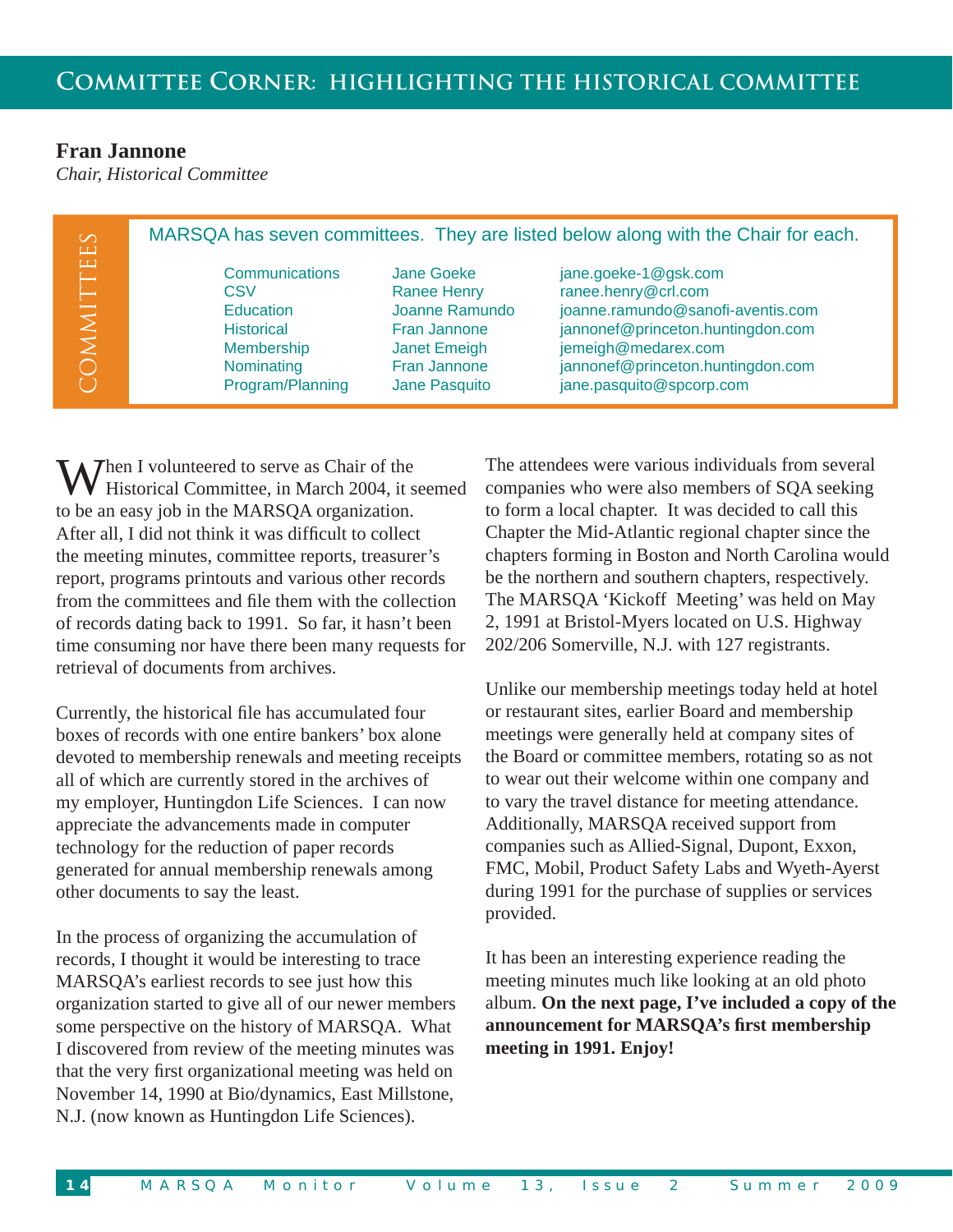### Historical MARSQA Announcement - First Membership Meeting

### **MARSQA**

### MID ATLANTIC REGION SOCIETY OF QUALITY ASSURANCE

### KICKOFF MEETING

| Date: | Thursday, May 2, 1991 |  |  |
|-------|-----------------------|--|--|

Time: Registration begins 1:30 PM Program 2:30 - 5:00 PM

Location: Bristol-Myers Products Somerville, NJ 08876

### **PROGRAM**

| Pam Errico           | President - Qualtech, Inc.<br>SQA and Regional Chapters                                     |
|----------------------|---------------------------------------------------------------------------------------------|
| • Joe Townsend       | Director, QA - Bio/dynamics, Inc.<br>Evolution of QA                                        |
| • Dr. Dexter Goldman | President - Goldman Associates International<br>Good Automated Laboratory Practices (GALPs) |
| • Alan Samel         | QA Specialist - Dupont Co. - Agricultural Products<br>GLPs in Perspective                   |
| • Social Hour        | Refreshments Courtesy of Bristol-Myers Products                                             |

### **REGISTRATION FEE: \$15.00**

Includes 1991 MARSQA Chapter Membership

Travel Directions and Registration Form on Back

Please R.S.V.P. Bob Barkalow (908) 851-6046 with number of persons from your company that plan to attend.